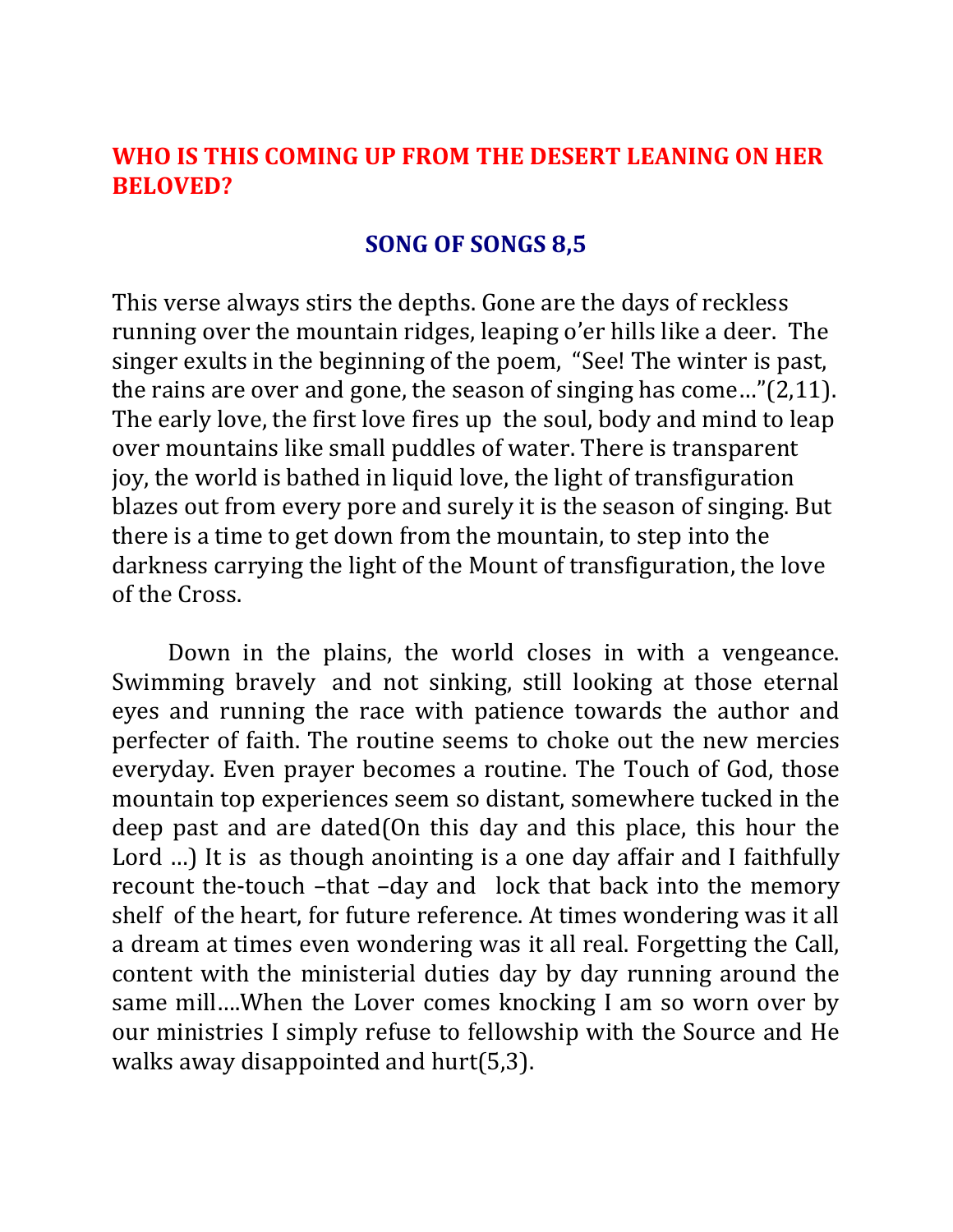Then comes the valley and the desert. Immediately I realize I have lost my Shepherd a long way back. My life is a riot and storms are ripping apart everything decent in my life. But somewhere the anchor held. The anchor of the Word of God, the anchor of the love of the Father, the Comforter. Remember Paul said, "We were faithless, He will remain faithful, for He cannot disown Himself." (II Timothy 2, 13). Suddenly I also realize though I had left Him and strayed my own paths, my Shepherd had followed me, knowing that I would need Him, only Him, only Him to hold me, to comfort me, to dry my tears, to rock me to sleep. Yeah He knew I would need Him and He came after me softly whispering, " Even though you walk through the valley of shadow of death, I am with you. My rod and my staff they comfort you." What a God ! What a Father! What a Shepherd! What a friend!

Now I know I can't go alone. I know that I have to stick to my vine and that I can do nothing apart from Him(John 15,5). There is no leaping but this is the time of leaning, leaning on the Vine, leaning on the Beloved, sustained by His strength. Though wracked by pain, the leaning times are the most wonderful, to know it is not me but God alone, the deep dependency makes Jesus grow in us.

It is worth all the pain, the tears, all the betrayals, all the rejection, just to know that now I can still walk again leaning on my Beloved. All who see me, will see me walking, leaning on my Beloved. The world will know what I am and what I have become is only because I walk leaning on my Beloved. Jacob knew this so perfectly. He knew his beginning, what he really was and at the end of his life, he worshipped leaning on his staff.(Hebrews11,21) (My rod and my staff they comfort you). He knew what it is to lean on the Lord. It is good that the Lord touches the socket of our hip so we get our limp and learn to lean on the Lord. To be only identified with Him. To be always known as His…